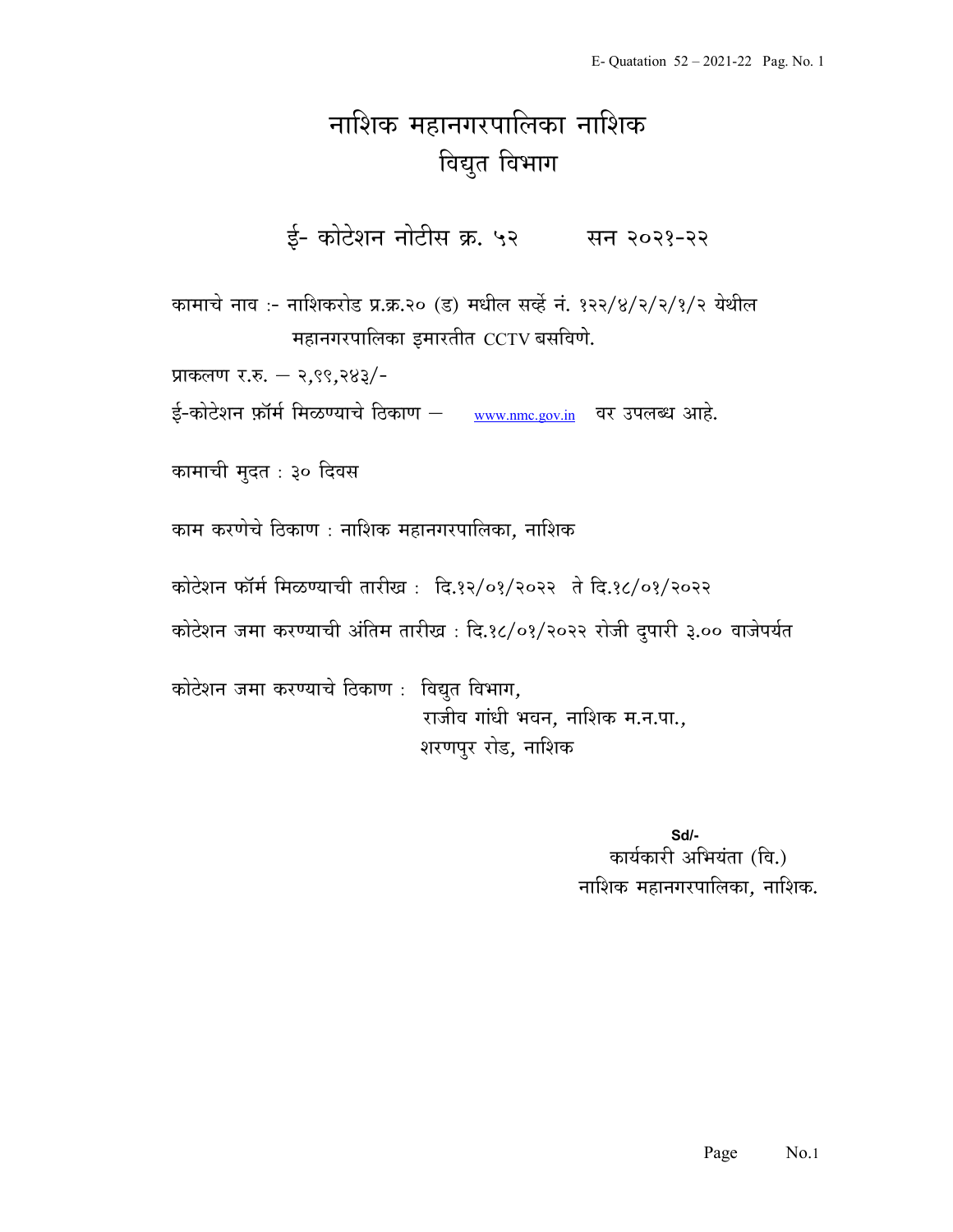| <b>NASHIK MUNICIPAL CORPORATION</b>                |                                                                                                                                                                               |                |                                                                                                                                                                                                                                                                                                                                                                                                            |  |  |
|----------------------------------------------------|-------------------------------------------------------------------------------------------------------------------------------------------------------------------------------|----------------|------------------------------------------------------------------------------------------------------------------------------------------------------------------------------------------------------------------------------------------------------------------------------------------------------------------------------------------------------------------------------------------------------------|--|--|
| Rajiv Gandhi Bhavan, Sharanpur Road, Nashik        |                                                                                                                                                                               |                |                                                                                                                                                                                                                                                                                                                                                                                                            |  |  |
| <b>Electrical Department</b>                       |                                                                                                                                                                               |                |                                                                                                                                                                                                                                                                                                                                                                                                            |  |  |
| DETAILED 'E' Quotation form No. 52 of Year 2021-22 |                                                                                                                                                                               |                |                                                                                                                                                                                                                                                                                                                                                                                                            |  |  |
|                                                    | NASHIK MUNICIPAL CORPORATION, (NMC), NASHIK, invites 'E' Quotation form                                                                                                       |                |                                                                                                                                                                                                                                                                                                                                                                                                            |  |  |
|                                                    | <b>PERCENTAGE RATE Quotation</b> from firms/companies having requisite qualifications & experience                                                                            |                |                                                                                                                                                                                                                                                                                                                                                                                                            |  |  |
|                                                    | as per qualification criteria.                                                                                                                                                |                |                                                                                                                                                                                                                                                                                                                                                                                                            |  |  |
| $\bf{1}$                                           | <b>NAME OF WORK</b>                                                                                                                                                           | $\ddot{\cdot}$ | Providing CCTV Surveillance system at NMC<br>Buliding in P.No. 20 Deolali<br>Sr. No.<br>122/2/4/2/2/1/2 in Nashik Road Div.                                                                                                                                                                                                                                                                                |  |  |
| 2)                                                 | <b>SCOPE OF WORK</b>                                                                                                                                                          | :              | Providing CCTV Surveillance system at NMC<br>Buliding in P.No. 20 Deolali Sr. No.<br>122/2/4/2/2/1/2 in Nashik Road Div.                                                                                                                                                                                                                                                                                   |  |  |
| 3)                                                 | <b>ESTIMATED COST PUT TO Quotation</b>                                                                                                                                        | $\ddot{\cdot}$ | Rs. Eastimate Rs. 2,99,243/- (Inclusive GST)                                                                                                                                                                                                                                                                                                                                                               |  |  |
| 4)                                                 | DATE OF ISSUING OF ON LINE Quotation<br><b>FORM</b>                                                                                                                           | $\ddot{\cdot}$ | 12/01/2022 To 18/01/2022 (Including all<br>holidays)                                                                                                                                                                                                                                                                                                                                                       |  |  |
|                                                    | Available on our web site                                                                                                                                                     | $\ddot{\cdot}$ | www.nmc.gov.in                                                                                                                                                                                                                                                                                                                                                                                             |  |  |
| 5)                                                 | <b>TIME LIMIT</b>                                                                                                                                                             | $\ddot{\cdot}$ | 30 Days (Inclusive Mansoon)                                                                                                                                                                                                                                                                                                                                                                                |  |  |
| 6)                                                 | <b>PLACE OF WORK</b>                                                                                                                                                          | $\ddot{\cdot}$ | NMC, Nashik, Maharashtra State, (INDIA).                                                                                                                                                                                                                                                                                                                                                                   |  |  |
| 7)                                                 | <b>SECURITY DEPOSIT</b>                                                                                                                                                       | $\ddot{\cdot}$ | Total S.D is 2% of accepted Quotation cost.                                                                                                                                                                                                                                                                                                                                                                |  |  |
|                                                    |                                                                                                                                                                               | a)             | 2% of the accepted Contract Value in favor of<br>Commissioner, Nashik Municipal Corporation,<br>Nashik and can be paid in the form of Demand<br>Draft in favor of the Commissioner Nashik<br>Municipal Corporation. Nashik.                                                                                                                                                                                |  |  |
| 8)                                                 | <b>VALIDITY OF OFFERS</b>                                                                                                                                                     | $\ddot{\cdot}$ | 180 Days or till expressly withdrawn by the<br>Quotation after 180 days, whichever is later.                                                                                                                                                                                                                                                                                                               |  |  |
| 9)                                                 | <b>AVAILABILITY OF DETAILED Quotation</b><br><b>NOTICE</b>                                                                                                                    | $\ddot{\cdot}$ | From 12/01/2022 To 18/01/2022 including all<br>holidays<br>online<br>website<br>on<br>our<br>www.nmc.gov.in                                                                                                                                                                                                                                                                                                |  |  |
| <b>10)</b>                                         | <b>LAST</b><br><b>DATE</b><br>OF<br><b>SUBMISSION</b><br>OF<br><b>TECHNICAL</b><br><b>BID</b><br>$\boldsymbol{\&}$<br><b>FINANCIAL</b><br><b>BID</b><br>(Quatation DOCUMENTS) | $\ddot{\cdot}$ | documents (Technical bid &<br>Quotation<br>Financial bid) shall be submitted in the office of<br>Ex.Engr, Nashik Municipal Corporation, Rajiv<br>Gandhi Bhavan, Sharanpur Road, Nashik on or<br>before $18/01/2022$ up to $15:00$ hrs.                                                                                                                                                                     |  |  |
| 11)                                                | DATE AND TIME OF OPENING OF Quatation<br><b>DOCUMENT</b>                                                                                                                      | $\cdot$        | If possible the tenders will be opened on<br>$18/01/2022$ after $15:00$ hrs in the office of<br>Executive Engineer, Nashik Municipal<br>Corporation, Rajiv Gandhi Bhavan, Sharanpur<br>Road, Nashik, in presence of intending Tenderer<br>or their representatives if any. Please Note that<br>after scrutiny of Technical bid, the financial<br>offers of only qualified tenderer will be opened.         |  |  |
| 12)                                                | <b>CONTACT DETAILS</b>                                                                                                                                                        | $\ddot{\cdot}$ | For any clarification $\&$ communication with<br>reference to the Quotation documents, the<br>concessionaires are expected to communicate at<br>contact information provided below-<br><b>Executive Engineer</b><br><b>Electrical Department</b><br>Nashik Municipal Corporation,<br>Rajiv Gandhi Bhavan,<br>Sharanpur Road, Nashik -422001.<br>Email-ee_electrical@nmc.gov.in<br>Phone $- (0253)$ 2222434 |  |  |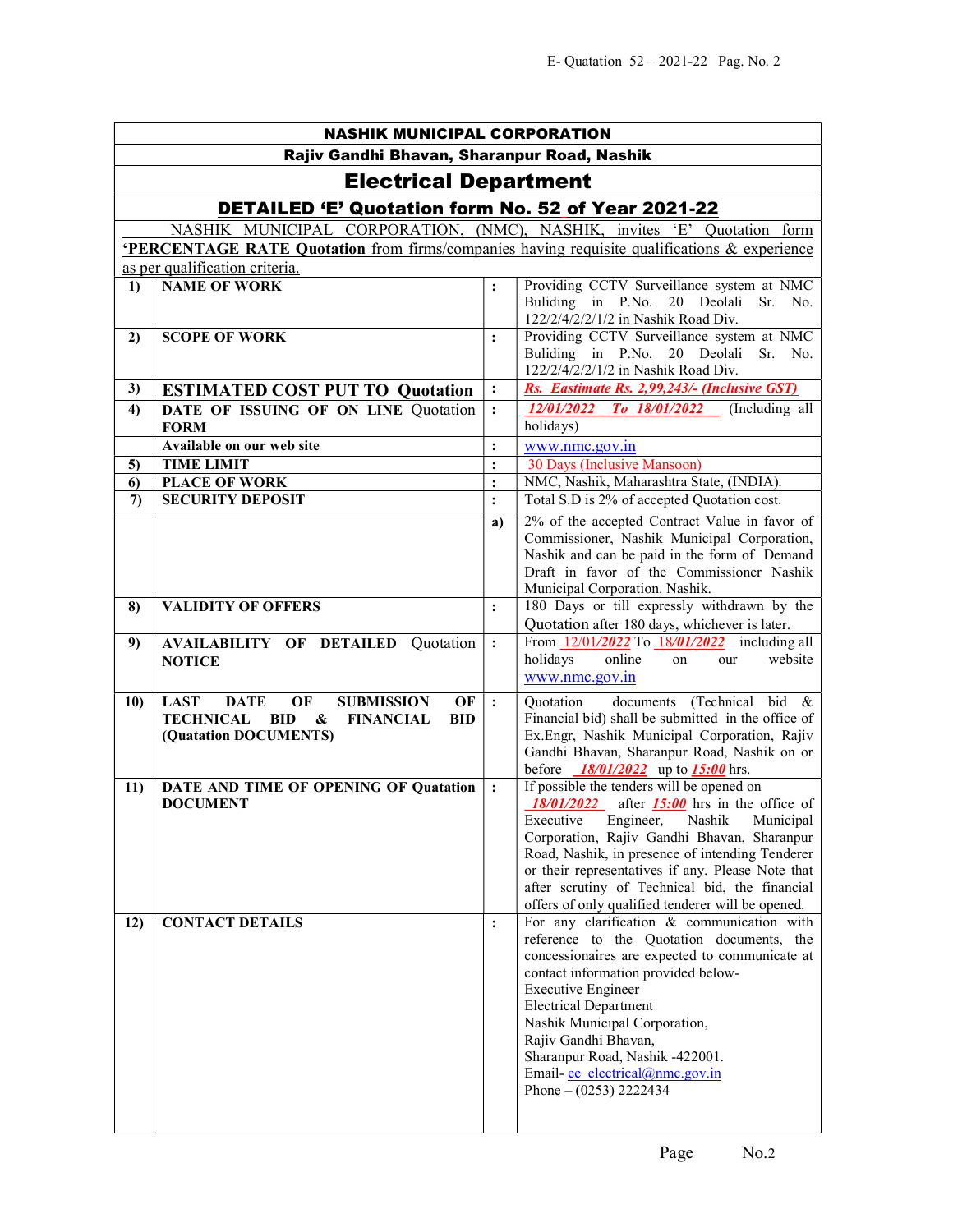| 13)          | TENDERER TO INFORM HIMSELF FULLY:-                                                                                                                                                                                  |  |  |
|--------------|---------------------------------------------------------------------------------------------------------------------------------------------------------------------------------------------------------------------|--|--|
|              | The Quotation shall be deemed to have fully acquainted himself with the work $\&$ site                                                                                                                              |  |  |
|              | conditions and carefully examined the special conditions, the specifications mentioned for                                                                                                                          |  |  |
|              | the said work, and shall be deemed to have fully informed himself regarding the local                                                                                                                               |  |  |
|              |                                                                                                                                                                                                                     |  |  |
|              | conditions and various prevailing laws at time beings.                                                                                                                                                              |  |  |
|              | The Quotation shall also be deemed to have fully acquainted with various items involved in the works                                                                                                                |  |  |
|              | and as well as deemed to have fully acquainted himself with the fact that the work is to be carried out in                                                                                                          |  |  |
|              | Nashik Municipal Corporation area. The Quotation should therefore plan his schedule of work properly so as                                                                                                          |  |  |
|              | to complete the work within stipulated time limit. Nashik Municipal Corporation will not be liable for any loss                                                                                                     |  |  |
|              | or damage sustained by the Quatation due to any reason.                                                                                                                                                             |  |  |
|              | Contractor must abide by B1 / Quatation form condition. (Attached separately)<br>$\mathbf{i}$<br>Contractor has to download mobile app of NMC Know our works / PMS and has to upload<br>$\overline{ii}$             |  |  |
|              | photo / Video before / during / after the work.                                                                                                                                                                     |  |  |
| 14)          | DEFECT LIABILITY PERIOD (DLP):-                                                                                                                                                                                     |  |  |
|              |                                                                                                                                                                                                                     |  |  |
|              | Defect liability period for the work is 12 Calendar months & it should be counted after satisfactory                                                                                                                |  |  |
|              | testing and commissioning of all components. And will start after issuing completion certificate from                                                                                                               |  |  |
|              | competent authority. The shall be responsible for maintaining the entire scheme including all labor, material,                                                                                                      |  |  |
|              | supervision etc. repairing, replacing the defective material used in the work at his own cost including cost of                                                                                                     |  |  |
|              | any charges during execution and testing of the scheme.<br>JOINT VENTURE OR ANY TYPE OF CONSORTIUM IS NOT ALLOWED.                                                                                                  |  |  |
| 15)<br>16)   | METHOD OF SUBMISSION OF BOTH THE TECHNICAL BID, FINANCIAL BID & OPENING OF                                                                                                                                          |  |  |
|              | <b>OFFER: - (i.e. Quatation documents.)</b>                                                                                                                                                                         |  |  |
|              |                                                                                                                                                                                                                     |  |  |
|              | The Quatation documents i.e. technical bid & financial bid both shall be uploaded only online on or before                                                                                                          |  |  |
|              | specified date & time as prescribed.                                                                                                                                                                                |  |  |
| A)           | <b>TECHNICAL BID:</b>                                                                                                                                                                                               |  |  |
|              | Technical bid shall be uploaded online on the specified web site www.nmc.gov.in All Tenderer are<br>requested to upload the requisite documents of Technical bid on the specified web site well in advance prior to |  |  |
|              | the last date of submission of bid to avoid network congestion.                                                                                                                                                     |  |  |
|              | The Quatation shall upload the scanned copies on website www.nmc.gov.in<br>document as per                                                                                                                          |  |  |
|              | conditions.                                                                                                                                                                                                         |  |  |
| 1)           | Shop Act/ Adhar Udyam                                                                                                                                                                                               |  |  |
| 2)           | Pan Card                                                                                                                                                                                                            |  |  |
| 3)           | EPF/PF registration certificate.                                                                                                                                                                                    |  |  |
| 4)           | Valid GST registration certificate.                                                                                                                                                                                 |  |  |
| 5)           | The bidder should submit the Manufacturers Authorization letter With from Company                                                                                                                                   |  |  |
| B)           | <b>FINANCIAL BID:</b>                                                                                                                                                                                               |  |  |
|              | The Quatation shall upload the financial bid on-line only on the specified web-site. www.nmc.gov.in                                                                                                                 |  |  |
|              |                                                                                                                                                                                                                     |  |  |
|              |                                                                                                                                                                                                                     |  |  |
|              | well in advance prior to the last date & time of submission of financial bid to avoid network congestion./ In<br>sealed Envelop at NMC office.                                                                      |  |  |
|              | Tenderers shall quote a firm offer. Conditional offers shall not be considered and shall be treated as non-                                                                                                         |  |  |
|              | responsive and thereof.                                                                                                                                                                                             |  |  |
|              | Tenderers are requested to fill the tender carefully after noting the items and specifications. They are                                                                                                            |  |  |
|              | informed that no variation in rates etc. shall be allowed on any ground such as clerical mistake.                                                                                                                   |  |  |
|              | Misunderstanding etc. after the Quatation has been submitted.                                                                                                                                                       |  |  |
|              | The offer should be based on the scope of work given above and should be inclusive of all taxes of state                                                                                                            |  |  |
|              | and central Govt. applicable levies, duties, insurance and all other charges including traveling, lodging and                                                                                                       |  |  |
|              | boarding or any other expenses of the tenderer and other employees of the Tenderer. NMC will not bear any                                                                                                           |  |  |
|              | expenses other than the cost quoted for the work.                                                                                                                                                                   |  |  |
|              | The agreement will have to be carried out on the stamp paper. As per act prevailing Govt. order,                                                                                                                    |  |  |
| $\mathbf{C}$ | required amount of stamp paper will be purchased by the tenderer.                                                                                                                                                   |  |  |
|              | CONDITION FOR PAYMENT OF ADDITIONAL PERFORMANCE SECURITY                                                                                                                                                            |  |  |
|              | DEPOSIT :-                                                                                                                                                                                                          |  |  |
| 1)           | The contractor shall require to furnish the performance security deposit in the form of demand draft/                                                                                                               |  |  |
|              | FDR/ recoverable Bank Guarantee of Nationalized Bank within 8 days after opening of financial                                                                                                                       |  |  |
|              | envelope (envelope No-2)<br>For Example: If rate are 19% below                                                                                                                                                      |  |  |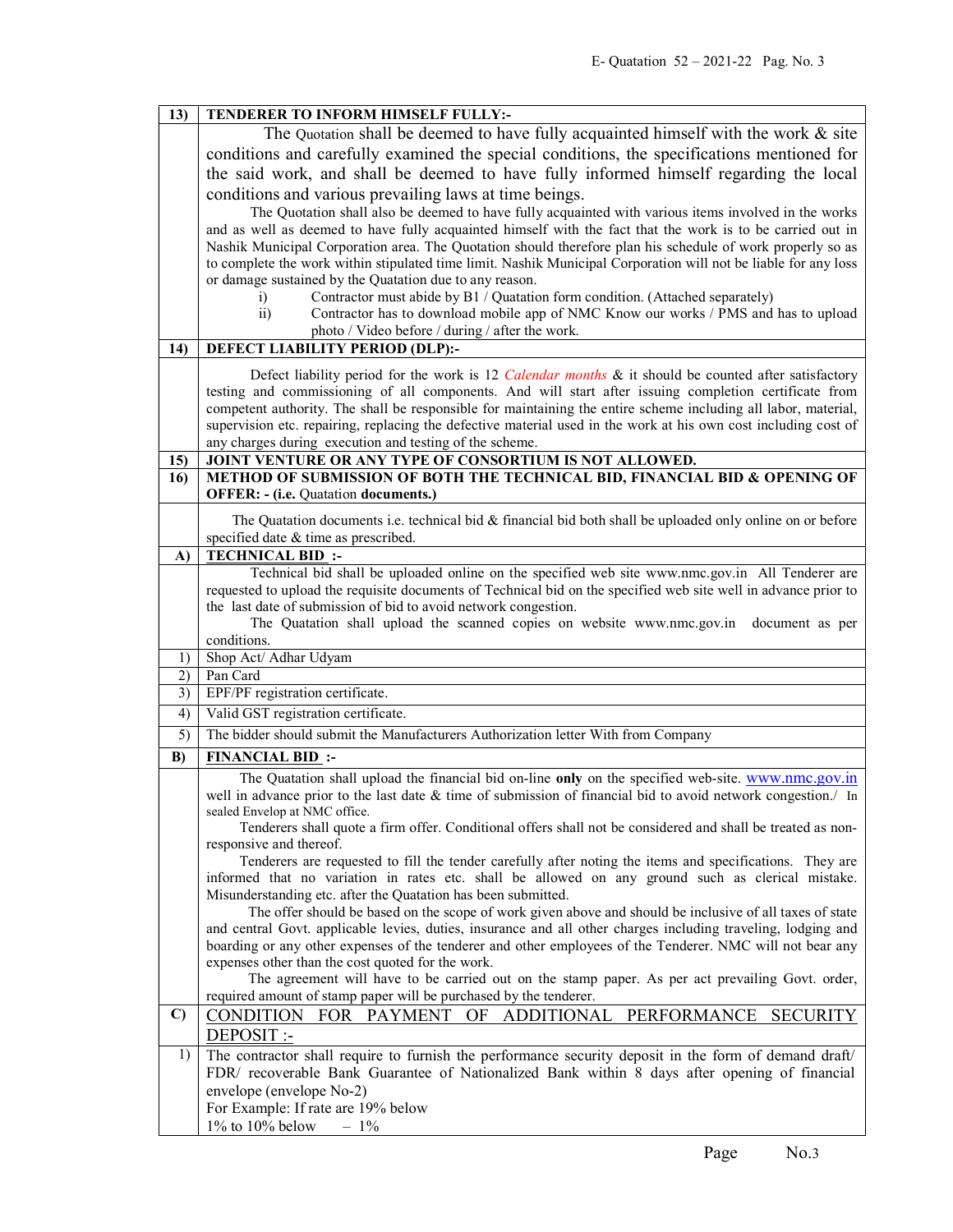|                         | Up to below 15% - 15% - 10% = $5\%$                                                                                                                                         |
|-------------------------|-----------------------------------------------------------------------------------------------------------------------------------------------------------------------------|
|                         | $(19\% - 15\% = 4\%)$ $- 4\%$ X 2 = 8%                                                                                                                                      |
|                         | Total PSD $(1+5+8) = 14\%$                                                                                                                                                  |
| 2)                      | Additional Performance security of the successful bidder shall be returned immediately upon satisfactory                                                                    |
|                         | completion of work, the certificate of which shall be issued by the EE before releasing the additional security.                                                            |
| 3)                      | If the lowest bidder offer is more than 10% below the estimated cost of the tender, tender calling                                                                          |
|                         | authority should be call for the written explanation from this bidder with respect to the planning of execution                                                             |
|                         | of work as the rate quoted by him. Tender calling authority should assure himself about the feasibility of                                                                  |
|                         | planning submitted by the bidder with respect to the quoted rates.                                                                                                          |
| D)                      | <b>OPENING OF OFFER:-</b>                                                                                                                                                   |
|                         | Tenders will be opened in the office of Executive Engineer (NMC) as mentioned above                                                                                         |
| $\ddot{1}$              | <b>Technical bid:</b> If possible technical bid will be opened to verify its contents as per requirement on specified                                                       |
|                         | date & time. If the various documents do not meet the requirements of the Tender, Tenderer will be                                                                          |
|                         | disqualified, However if the Executive Engineer feels that the Tenderer may be asked to submit the requisite                                                                |
|                         | document within a stipulated time frame at the discretion of opening authority and if the Tenderer fails to                                                                 |
|                         | submit those documents within the stipulated time frame then a note will be recorded accordingly by the                                                                     |
|                         | opening authority and the said Tenderer's offer will not be considered for further action.                                                                                  |
| $\overline{ii}$         | Financial Bid: If possible this bid shall be opened on date & time specified of the qualified Tenderer                                                                      |
|                         | only if contents of Technical bid are found acceptable.                                                                                                                     |
|                         | The tendered rate in form B-1 of the tender as percentage above / below the estimated rates put to the tender                                                               |
|                         | the amount shall then be read out.                                                                                                                                          |
| $\overline{\text{iii}}$ | NMC is not responsible if due to any reason, tender documents are not uploaded on the last date of                                                                          |
|                         | submission. To avoid network congestion proper care should be taken and may upload tender well in advance                                                                   |
|                         | before last date & time of submission.                                                                                                                                      |
| iv)                     | Tenderer and his authorized representative shall remain present with original documents during opening of                                                                   |
|                         | Financial bid.                                                                                                                                                              |
| 17)                     | <b>GENERAL CONDITIONS:-</b>                                                                                                                                                 |
| a)                      | <b>APPROVALS:-</b>                                                                                                                                                          |
|                         | i)All work shall be carried out as per the specification contained in the standard specification published by                                                               |
|                         | public works and housing department, Govt. of Maharashtra. In case of the discrepancy decision of the                                                                       |
|                         | Engineer-In-Charge will be Final.                                                                                                                                           |
|                         | ii) All test of pole, Earthing, cable shall be done as per specification in the presence of representative of NMC                                                           |
|                         | & NMC approved third party inspection at Bidder own cost                                                                                                                    |
| b)                      | <b>INSURANCE:-</b>                                                                                                                                                          |
|                         | Successful Contractor shall take out necessary Insurance Policy / Policies so as to provide adequate insurance                                                              |
|                         | cover for executive of the awarded contract work from the " Directorate of insurance, Maharashtra state                                                                     |
|                         | Mumbai" only. It's Postal address for correspondence is 264, MHADA, First Floor, Opp. Kalanagar, Bandra                                                                     |
|                         | (East), Mumbai-400051. (Telephone nos. 6438690/6438746, Fax no.6438461).                                                                                                    |
|                         | If the contractor fails to take insurance policy as above within 15 days from the date of work order, 1%                                                                    |
|                         | amount will be deducted from bill.                                                                                                                                          |
| c)                      | <b>PAYMENT:-</b>                                                                                                                                                            |
|                         | i) Contractor shall submit his bills on his own printed form. The manner of preparation of bills should                                                                     |
|                         | be according to the routine official procedure.                                                                                                                             |
|                         | ii) Payment will be released as per availability of funds and no interest or claim will be paid on account                                                                  |
|                         | of delayed payment.                                                                                                                                                         |
|                         | iii) S.D. will be released after defect liability period.                                                                                                                   |
| d)                      | <b>REJECTION OF OFFER:-</b>                                                                                                                                                 |
|                         | The Commissioner, Nashik Municipal Corporation, Nashik reserves the right to reject any or all offers without                                                               |
|                         | assigning any reason thereof.                                                                                                                                               |
| e)                      | <b>PROGRESS OF WORK:-</b>                                                                                                                                                   |
|                         | The contractor should take site survey within of $0$ (T0) to 3 (T1) days. The contractor must start work within 0                                                           |
|                         | (T0) to 7 (T2) days and should finish the work within period of 30 to 60 days i.e. (T2 + 30 to 60 days) as per                                                              |
|                         | site requirement.                                                                                                                                                           |
| f)                      | <b>COMPENSATION &amp; DELAY</b> (Clause 2 of B1/B2 Tender condition applies here):-                                                                                         |
|                         | i) Compensation & Delay will be levied on the delayed of work within time limit, the penalty will be charged                                                                |
|                         | as per given below                                                                                                                                                          |
|                         | from 1 <sup>st</sup> day of work order to $\frac{1}{4}$ <sup>th</sup> period of work order. = nil                                                                           |
|                         | after $\frac{1}{4}$ <sup>th</sup> period of W.O. to $\frac{1}{2}$ <sup>th</sup> period of work order. = 0.025 % of tender amount per day. after $\frac{1}{2}$ <sup>th</sup> |
|                         | period of W.O. to $\frac{3}{4}$ <sup>th</sup> period of work order.=0.05 % of tender amount per day. after $\frac{3}{4}$ <sup>th</sup> period of                            |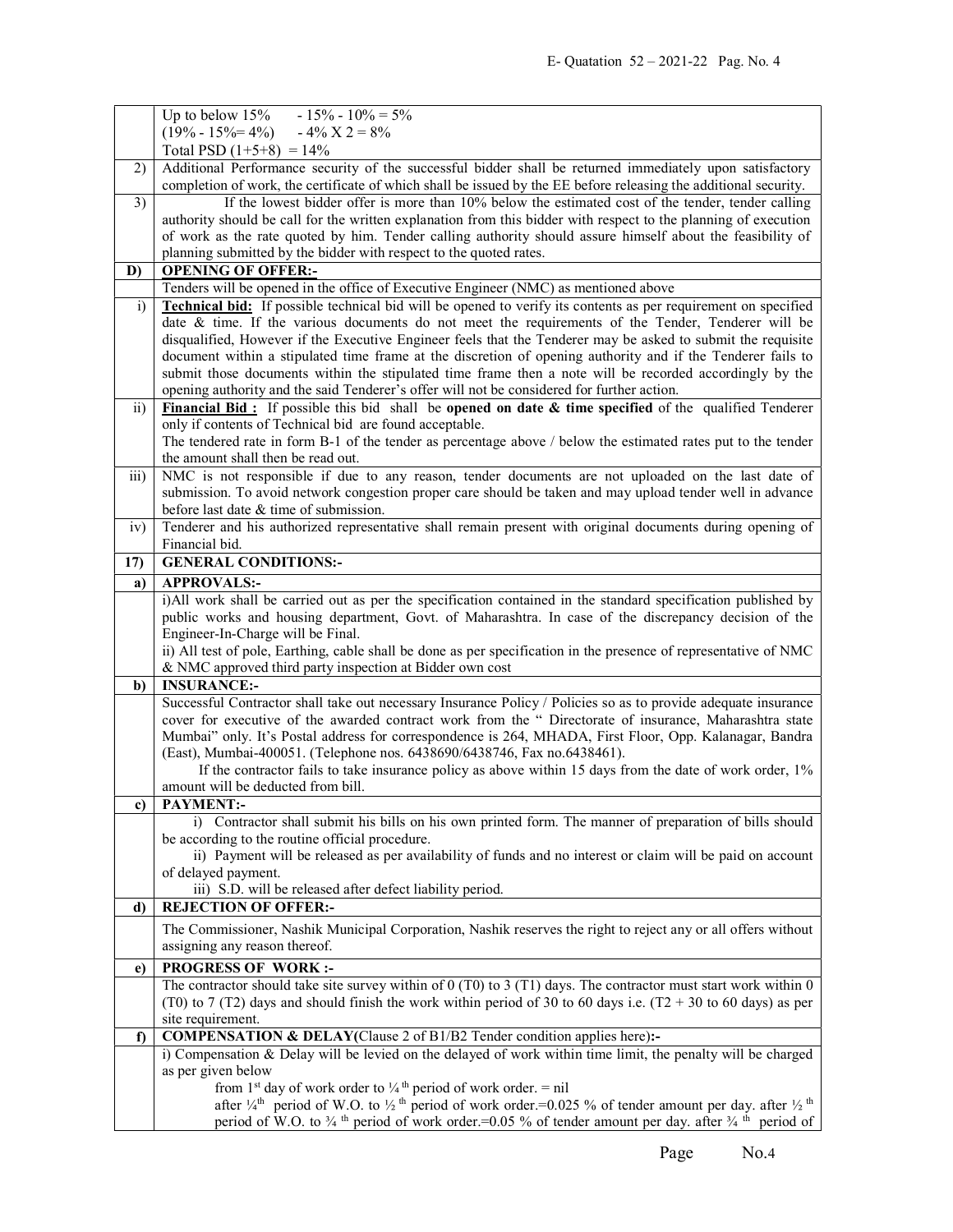|          | W.O. to last day of work order.=0.075 % of tender amount per day. After last date of W.O to till the<br>completion day of work. 0.1% of tender amount per day.                                                                                                                                                                                                                                                                                                                                                                                                                                                                                                                                                          |                                     |  |
|----------|-------------------------------------------------------------------------------------------------------------------------------------------------------------------------------------------------------------------------------------------------------------------------------------------------------------------------------------------------------------------------------------------------------------------------------------------------------------------------------------------------------------------------------------------------------------------------------------------------------------------------------------------------------------------------------------------------------------------------|-------------------------------------|--|
|          |                                                                                                                                                                                                                                                                                                                                                                                                                                                                                                                                                                                                                                                                                                                         |                                     |  |
|          | ii) If the material used for work is found of inferior quality or not as per specifications, the tenderer shall<br>replace the fitting within 7 days from date of intimation at the cost & risk of the tenderer, failing which Earnest<br>Money Deposit & Contract Deposit of the Contractor shall be forfeited & the tenderer shall be liable for penal<br>action, including blacklisting etc. In addition to this for failure, the Earnest Money Deposit & contract<br>deposit, or any fines is imposed by the Municipal Commissioner, the same shall be payable by the tenderer<br>immediately on demand failing which the same shall be recovered from other dues to the tenderer from the<br>Municipal Corporation |                                     |  |
| g)       | <b>BLACKLISTING:-</b>                                                                                                                                                                                                                                                                                                                                                                                                                                                                                                                                                                                                                                                                                                   |                                     |  |
|          | Forged document are submitted or<br>$\mathbf{i}$<br>If it becomes responsive on the basis of submission of bogus certificate.<br>$\overline{11}$<br>iii) In case of non supply of equipment /accessories or supply of substandard quality or supply of equipment /<br>accessories found to have been previously used or having reconditioned part.<br>The successful bidder will have to pay initial deposit 5 % amount of the total cost of his bid as<br>iv)<br>security deposit shall paid in the treasury of N.M.C. within 10 days from the date of communication of<br>acceptance of his offer. Failing which the EMD will be also forfeited at the risk & cost of the tenderer.                                   |                                     |  |
| h)       | <b>DISPUTE:-</b>                                                                                                                                                                                                                                                                                                                                                                                                                                                                                                                                                                                                                                                                                                        |                                     |  |
|          | The Commissioner, Nashik Municipal Corporation is the sole arbitrator for this work & contract.                                                                                                                                                                                                                                                                                                                                                                                                                                                                                                                                                                                                                         |                                     |  |
| i)       | <b>ACKNOWLEDGING COMMUNICATIONS:-</b>                                                                                                                                                                                                                                                                                                                                                                                                                                                                                                                                                                                                                                                                                   |                                     |  |
|          | Every Communication from the Executive Engineer (Ele.) Nashik Municipal Corporation of Nashik to the<br>tenderer should be acknowledging by the tenderer with the signature of authorized person and with official<br>rubber stamp of the tenderer.                                                                                                                                                                                                                                                                                                                                                                                                                                                                     |                                     |  |
| j)       | JURISDICTION OF COURTS NASHIK ONLY:-                                                                                                                                                                                                                                                                                                                                                                                                                                                                                                                                                                                                                                                                                    |                                     |  |
| $\bf k$  | <b>TAXES AND DUTIES:-</b>                                                                                                                                                                                                                                                                                                                                                                                                                                                                                                                                                                                                                                                                                               |                                     |  |
|          | The rates quoted by the tenderer should inclusive of all duties, levies taxes including GST.                                                                                                                                                                                                                                                                                                                                                                                                                                                                                                                                                                                                                            |                                     |  |
| $\bf{D}$ | <b>FORCE MAJEURE CLAUSE:-</b>                                                                                                                                                                                                                                                                                                                                                                                                                                                                                                                                                                                                                                                                                           |                                     |  |
|          | It is at desecration of NMC authority to imposed force majeure clause and thereof.                                                                                                                                                                                                                                                                                                                                                                                                                                                                                                                                                                                                                                      |                                     |  |
|          |                                                                                                                                                                                                                                                                                                                                                                                                                                                                                                                                                                                                                                                                                                                         | $Sd$ /-                             |  |
|          |                                                                                                                                                                                                                                                                                                                                                                                                                                                                                                                                                                                                                                                                                                                         | <b>Executive Engineer</b>           |  |
|          | Signature and Stamp                                                                                                                                                                                                                                                                                                                                                                                                                                                                                                                                                                                                                                                                                                     | <b>Electrical Department</b>        |  |
|          | Of Contractor                                                                                                                                                                                                                                                                                                                                                                                                                                                                                                                                                                                                                                                                                                           | <b>Nashik Municipal Corporation</b> |  |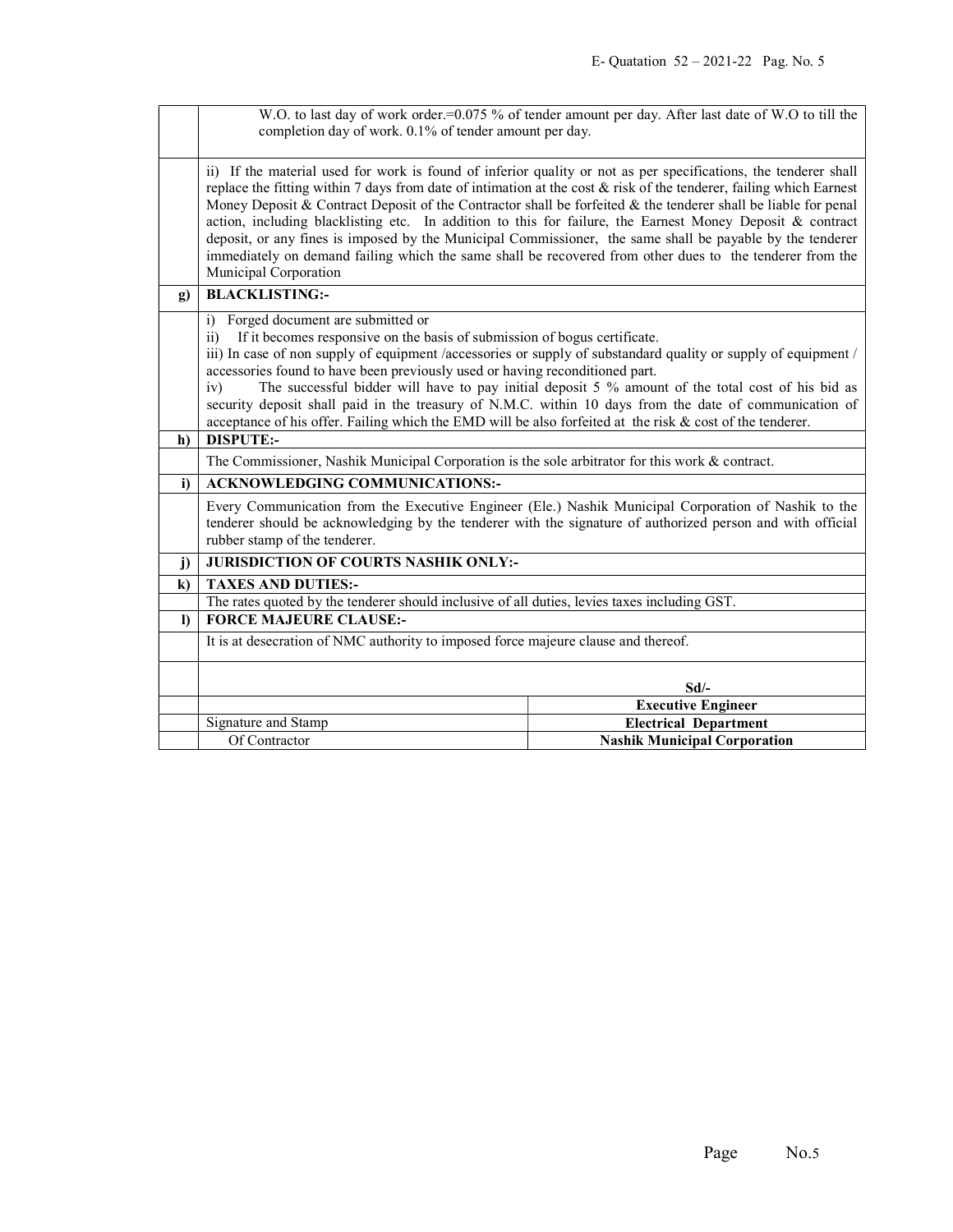## NASHIK MUNICIPAL CORPORATION ELECTRICAL DEPARTMENT

'E' Quotation form No. 52 (2021-22)

Name of work : Providing CCTV Surveillance system at NMC Buliding in P.No. 20 Deolali Sr. No. 122/2/4/2/2/1/2 in Nashik Road Div.

Estimate Cost put Rs.299243/-<br>
Time limit :- 30 Days SCHEDULE 'B' OF B- 1 'E' QUOTATION FORM

| Sr.<br>N <sub>0</sub> | <b>Description</b>                                                                                                                                                                                                                                                                                                                                                                                           | Qty            |            | Rate  | Per        | <b>Total</b> |
|-----------------------|--------------------------------------------------------------------------------------------------------------------------------------------------------------------------------------------------------------------------------------------------------------------------------------------------------------------------------------------------------------------------------------------------------------|----------------|------------|-------|------------|--------------|
| $\mathbf{1}$          | <b>MR</b><br>Supplying IP CCTV Camera,<br>2 MP Full HD IR Bullet / Dome, IR<br>Range 30 Mtrs,<br>1/2.8" progressive scan CMOS, 1920 $\times$<br>1080@30fps ,4 mm fixed lens Dual<br>stream, Digital WDR, 3D DNR, PoE<br>With FIve Year warranty                                                                                                                                                              | 16             | <b>Nos</b> | 6450  | Each       | 103200       |
| $\overline{2}$        | <b>MR</b><br>Supplying 16 Channel NVR<br>H.265+/H.265/H.264/H.264+ video<br>formats, Up to 16 IP cameras can be<br>connected, Recording at up to 8 MP<br>resoluon, Supports live view, storage,<br>and playback of the connected camera at<br>up to 8 MP resoluon, 2 SATA interfaces<br>connectable for recording and backup, 1<br>self-adapve 10/100/1000 Mbps network<br>interface With Five Year warranty | 1              | <b>Nos</b> | 26520 | Each       | 26520        |
| $\overline{3}$        | MR<br>Supplying of 4TB Survelliance Hard<br>Disk                                                                                                                                                                                                                                                                                                                                                             | 1              | <b>Nos</b> | 14956 | Each       | 14956        |
| 4                     | <b>MR</b><br>Supplying Of LED 24" LED Monitor<br>Full HD LED Backlit, Connectivity 1<br>Input HDM /1 VGA Cable                                                                                                                                                                                                                                                                                               | 1              | <b>Nos</b> | 20300 | Each       | 20300        |
| 5                     | <b>MR</b><br>Installation, Testing & Commisioning of<br><b>CCTV</b>                                                                                                                                                                                                                                                                                                                                          | 16             | <b>Nos</b> | 1200  | <b>Nos</b> | 19200        |
| 6                     | $1 - 12 - 3$<br>Supplying & installing UTP networking<br>cat-6+ cable suitable for LAN / WAN<br>Computer net-working as per<br>specification no. WG-COC/NC<br>complete.                                                                                                                                                                                                                                      | 270            | Mtr        | 72    | Mtr        | 19440        |
| 7                     | $1 - 2 - 11$<br>Supplying and erecting PVC trunking<br>(PVC casing-ncapping) of size 32 mm<br>with accessories on wall/ceiling as per<br>specification No: WG-MA/CON.                                                                                                                                                                                                                                        | 145            | Mtr        | 45    | Mtr        | 6525         |
| 8                     | $1 - 14 - 1$<br>Supplying, installing & testing UTP<br>connector (RJ-45) as per specification<br>No. WG-NAS/UTPC.                                                                                                                                                                                                                                                                                            | 32             | <b>Nos</b> | 91    | Each       | 2912         |
| 9                     | $1 - 14 - 40$<br>Supplying, fixing, and configuring 8-<br>ports 10/100/1000Mbps unmanaged<br>gigabit PoE Switch complete.                                                                                                                                                                                                                                                                                    | $\overline{2}$ | <b>Nos</b> | 16344 | Each       | 32688        |
|                       |                                                                                                                                                                                                                                                                                                                                                                                                              |                |            |       |            | Page<br>No.6 |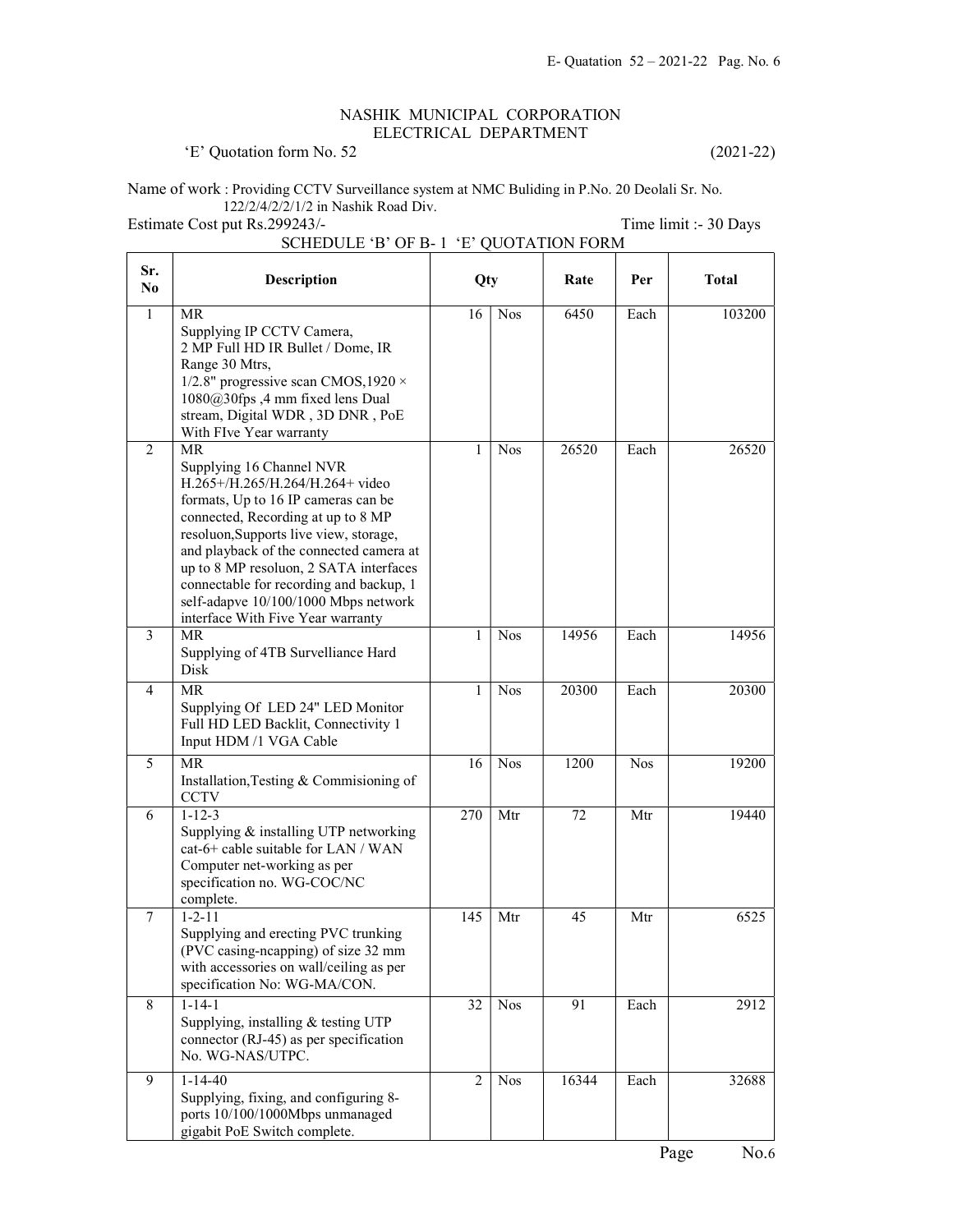| Sr.<br>No.   | <b>Description</b>                                                                                                                                                                | Oty           |            | Rate   | Per  | <b>Total</b> |
|--------------|-----------------------------------------------------------------------------------------------------------------------------------------------------------------------------------|---------------|------------|--------|------|--------------|
| 10           | $1 - 14 - 18$<br>Supplying and fixing 6U wall mount<br>rack (Dimension-DxWxH -<br>$450x550x367$ mm) as per specification<br>No. WG-NAS/RAK                                        | 1             | <b>Nos</b> | 6682   | Each | 6682         |
| 11           | $1 - 2 - 18$<br>Supplying and erecting PVC slotted box<br>trunking of size 25x25 mm. with<br>accessories on wall/ceiling as per<br>specification No: WG-MA/SLBOX.                 | 30            | Mtr        | 59     | Each | 1770         |
| 12           | $1 - 2 - 19$<br>Supplying and erecting PVC slotted box<br>trunking of size 45x30 mm. with<br>accessories on wall/ceiling as per<br>specification No: WG-MA/SLBOX.                 | 40            | Mtr        | 103    | Each | 4120         |
| 13           | $1 - 13 - 10$<br>Supplying, fixing, and configuring<br>broadband ADSL router with all<br>accessories, on provided rack or as<br>directed as per specification No. WG-<br>NWC/ADSL | $\mathcal{L}$ | <b>Nos</b> | 4434   | Each | 8868         |
| Total        |                                                                                                                                                                                   |               |            | 267181 |      |              |
| GST (12%)    |                                                                                                                                                                                   |               |            | 32062  |      |              |
| Total Amount |                                                                                                                                                                                   |               | 299243     |        |      |              |

I /We are hereby agreed to exeute the above work at  $\%$  above / below (In words) ……..……… ……………………………… perecent ) the estimated rates.

Signature & stamp of Contractor

 Sd/- Executive Engineer (Ele.) Nashik Municipal Corporation,